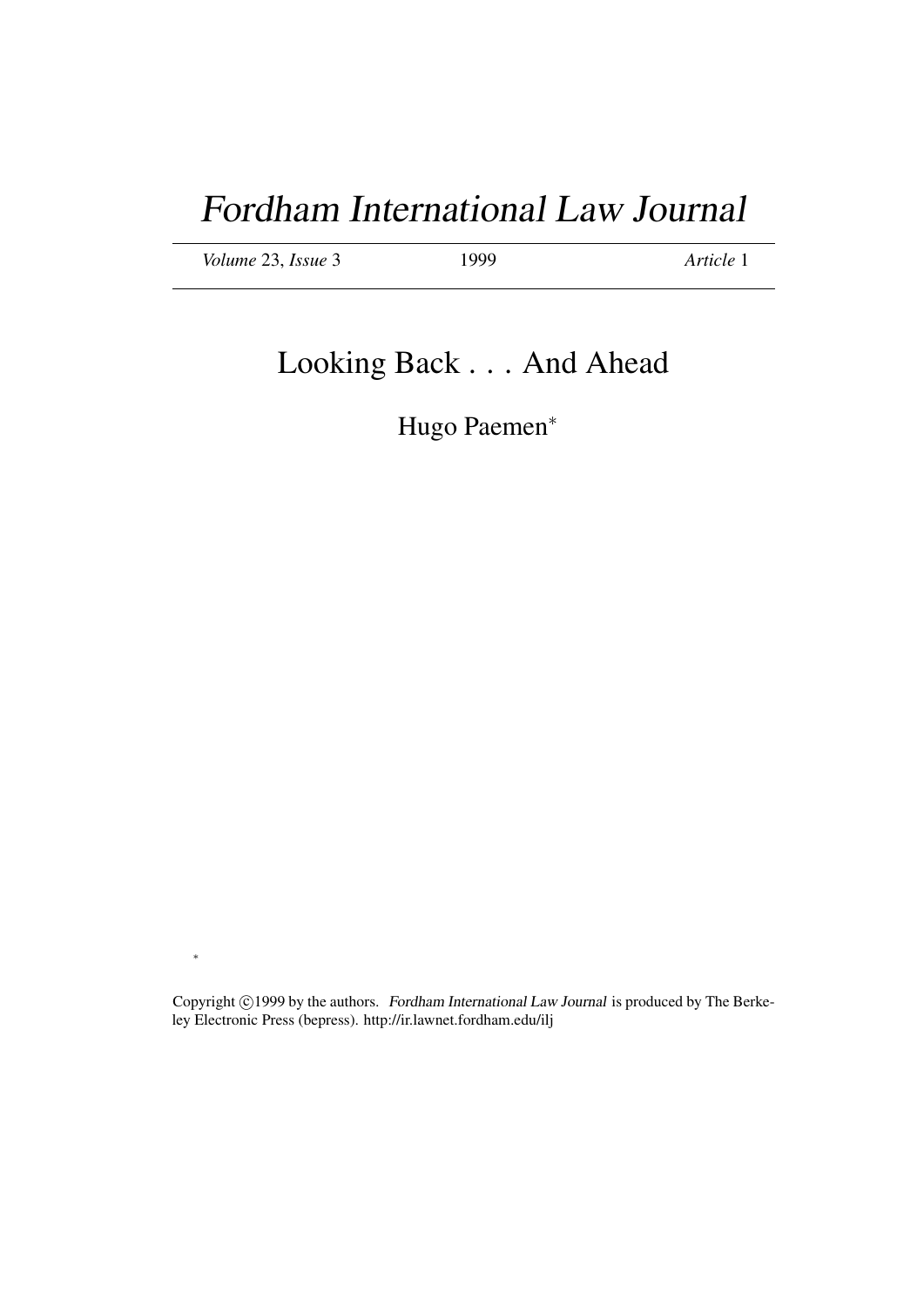## Looking Back . . . And Ahead

Hugo Paemen

## Abstract

It seems that any projection of Europe's future today must pass through the prism of its multifaceted relationship with the United States. To some Europeans, this thought is obnoxious. The role of the United States as the sole world power, however, makes this concept even more ineludible. How should it be done? And how can the United States help, once more? These are some of the thoughts that occasionally crop up in the back of the mind of someone dealing with the day-to-day vicissitudes of European Union ('EU') and U.S. relations.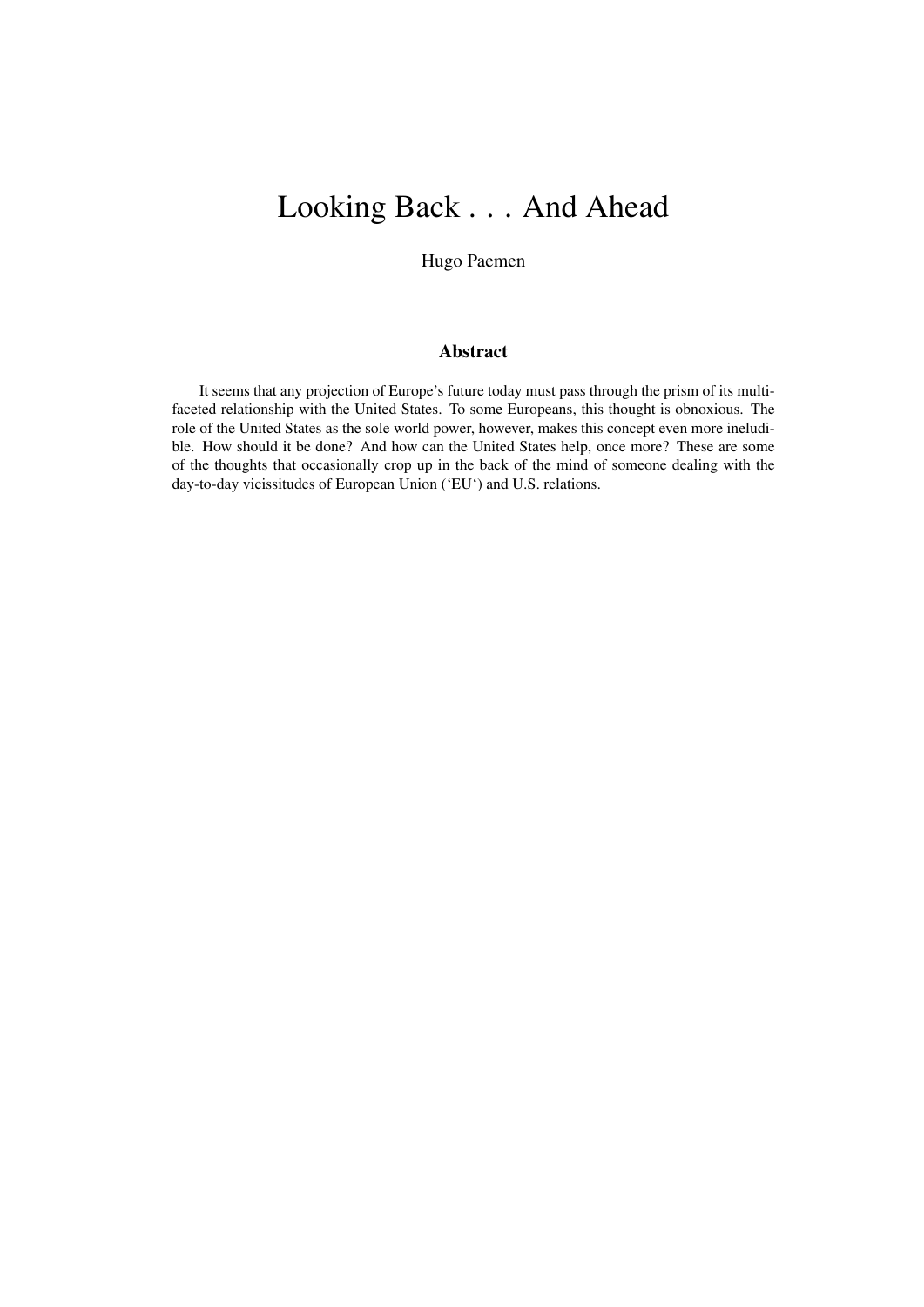## INTRODUCTION

## LOOKING BACK... AND AHEAD

### *Hugo Paemen\**

Looking back, at the beginning of the new millennium, one may find it difficult not to yield to the somewhat Hegelian view that the last two centuries witnessed history finally getting even with Europe and the detrimental forces it unleashed during the course of the last century. The names of these forces were extreme nationalism, proletarian revolution, national socialism, communism, fascism, and dictatorship in 'its different forms. Will Europe use what seems to be an interlude to establish the foundation of a solid continental democracy?

It is also difficult not to be impressed by the decisive role that, over and again, was played in this historic process of retrieval by the United States of America. Directly and indirectly, the United States was ready to rescue and heal where Europeans seemed to stumble. But this type of oversight could not happen without leaving heavy marks. How do the Europeans view the future of their unified continent in a globalized world, working with the different pieces, values, traditions, and experiences inherited at the end of the twentieth century?

It seems that any projection of Europe's future today must pass through the prism of its multi-faceted relationship with the United States. To some Europeans, this thought is obnoxious. The role of the United States as the sole world power, however, makes this concept even more ineludible. How should it be done? And how can the United States help, once more? These are some of the thoughts that occasionally crop up in the back of the mind of someone dealing with the day-to-day vicissitudes of European Union ("EU") and U.S. relations.

### *I. THE NEW TRANSATLANTIC AGENDA*

On December 3, 1995, President William Clinton for the United States, and Prime Minister Felipe González and Presi-

<sup>\*</sup> Senior Advisor, Hogan and Hartson L.L.P.; Former Head of the European Commission Delegation to the United States.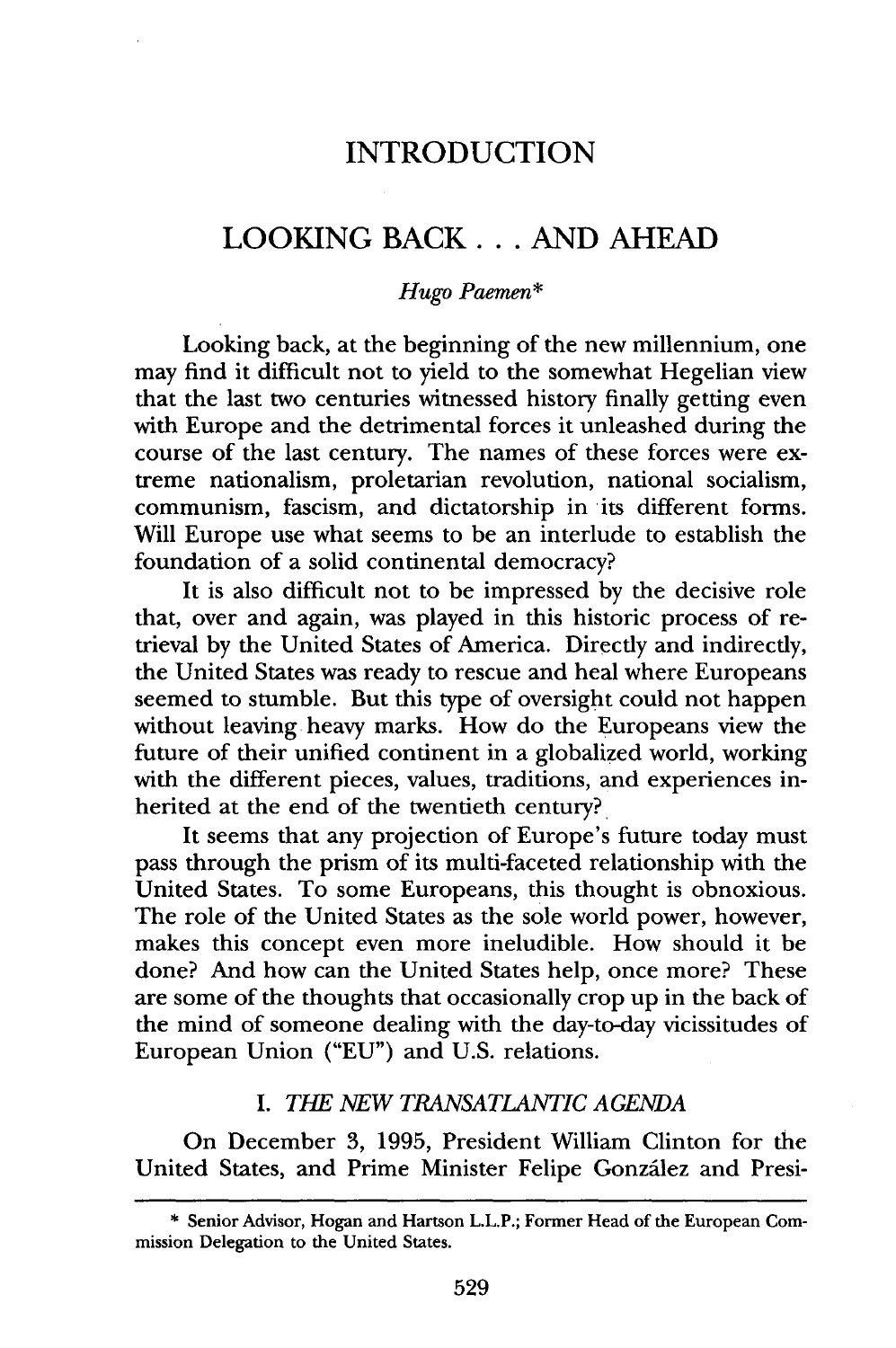dent Jacques Santer for the EU, signed a remarkable document. Ambassador Stuart Eizenstat, who was the main promoter of the initiative, called it "the most significant step in US-EU relations since the beginning of the European integration movement in the 1950s." The underlying reason for the document was that in the light of the new geo-political developments after the collapse of the Soviet Union-"new challenges at home and abroad," facing the U.S. and the EU were "determined to reinforce (their) political and economic partnership as a powerful force for good in the world." As a result, an extensive Joint Action Plan was approved that covered four main areas: diplomacy, global societal challenges, international economic relations, and people-to-people relations. Furthermore, more systematic mutual information, consultation, cooperation, and common action (where possible) were scheduled under the guidance of a Senior Level Group ("SLG") of sub-cabinet officials from both sides.

The New Transatlantic Agenda ("NTA") initiative has fostered the unfolding of cooperative initiatives in many areas, more particularly under the two most innovative headings: "Global Challenges" and "People-to-People Contacts." Regulators and agencies, traditionally very reluctant to share their information in areas such as international crime, drug trafficking, terrorism, environment, and public health have opened communication channels, compared problem analyses, and cooperated to find the best solutions to common problems.

As for the People-to-People Contacts, new ties have been established at the non-governmental level between different elements of the civil societies on both sides. Consumer organizations, environmental groups, trade unions, and business organizations, respectively, have initiated transatlantic dialogues aimed at establishing solutions to common problems. The working method, adjusted by each group to its own needs, is always the same: a common analysis of the specific sectors by the representatives of both sides, without governmental interference. Each group develops common recommendations, which are then addressed to the respective authorities.

It was predictable that the transatlantic business dialogue ("TABD") would be the easiest to launch, given the existing channels of communication and communality of interests. The added value of the TABD process, embodied in concrete results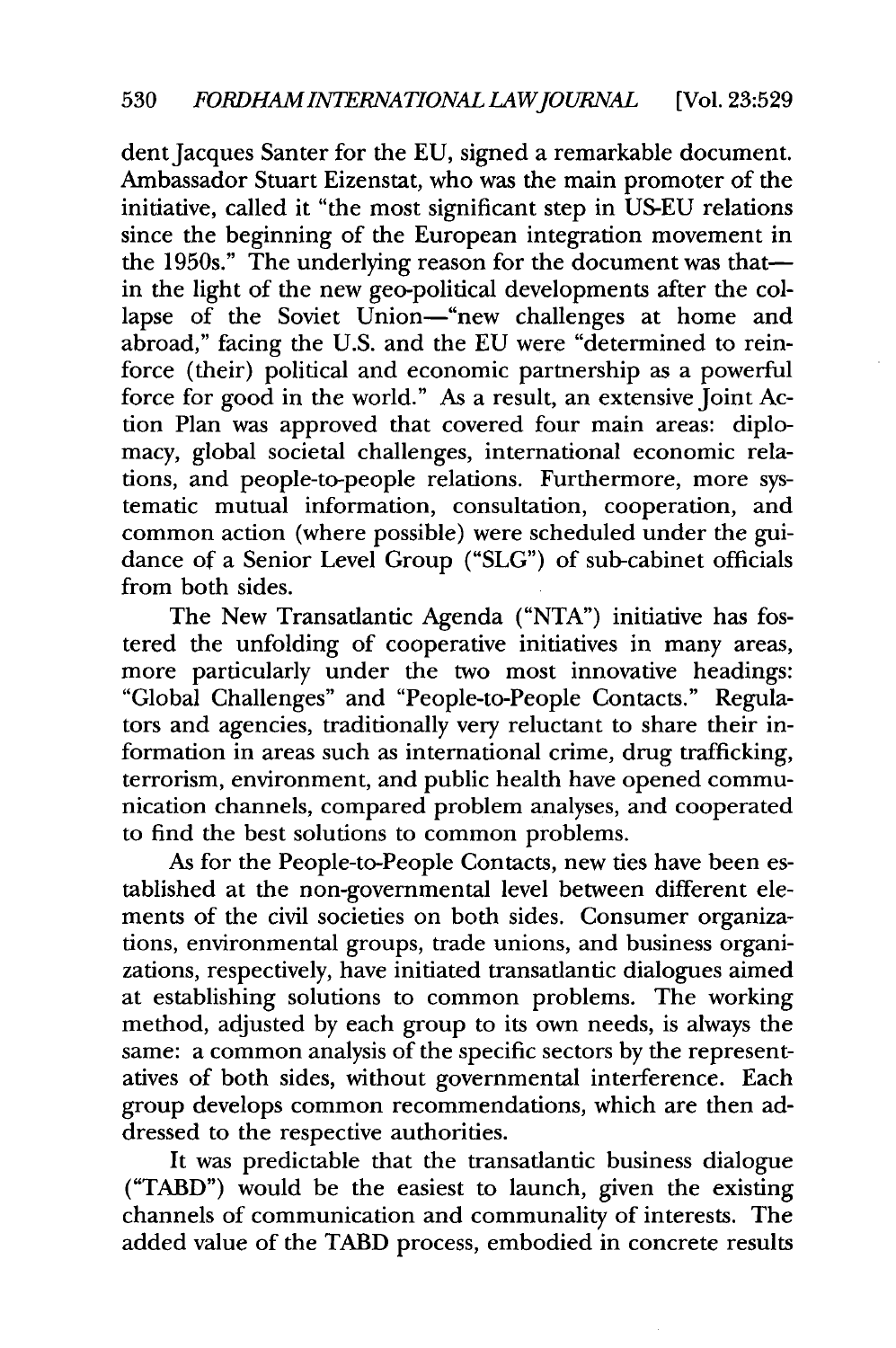such as the Mutual Recognition Agreement ("MRA") negotiations, has already been widely recognized and applauded by the business communities on both sides. But the same spirit of pragmatic and efficient cooperation prevails in other dialogues.

One of the most promising dialogues should become the recently inaugurated Transatlantic Legislators Dialogue, where members of the U.S. Congress and the European Parliament discuss common problems and compare legislative approaches. A number of so-called transatlantic irritants (not to speak of "wars") could have been avoided if this type of preventive dialogue had occurred before legislative action took place. It is surprising that in two more "traditional" sectors (diplomacy and economic/trade relations), the added value of the NTA structure seems to have been unimpressive. From the media headlines one could even infer that, when it comes to the trade sector, NTA stands for "New Transatlantic Arguing." This might refer to the highly visible litigation in the World Trade Organization<sup>1</sup> ("WTO") on bananas, hormone-based meat, and genetically modified organisms ("GMOs"), as well as to the hushkits and private data discussions. The defunct New Transatlantic Marketplace, which the NTA was "determined to create," along with the quasi-abortive Transatlantic Economic Partnership, and the failure of the WTO Ministerial in Seattle indicate that a real dialogue or a cooperative partnership needs more than a Summit promulgation and an additional bureaucratic apparatus.

Equally disappointing comments can be heard about the absence of real dialogue in matters of international political relations. Under the general heading "Promoting Peace and Stability, Democracy and Development around the World," the scope for political cooperation in the NTA was basically limited to the wider European zone (including Russia and the Newly Independent States), the Middle East, and humanitarian assistance activities. An easy answer to the skeptics might be to refer to the growing number of meetings between experts and officials and the increasing number of attendees at these meetings. But that will probably not be considered enough to create a "powerful force for good in the world."

<sup>1.</sup> Agreement Establishing the Multilateral Trade Organization [World Trade Organization], Dec. 15, 1993, 33 I.L.M. 13 (1994) [hereinafter WTO Agreement].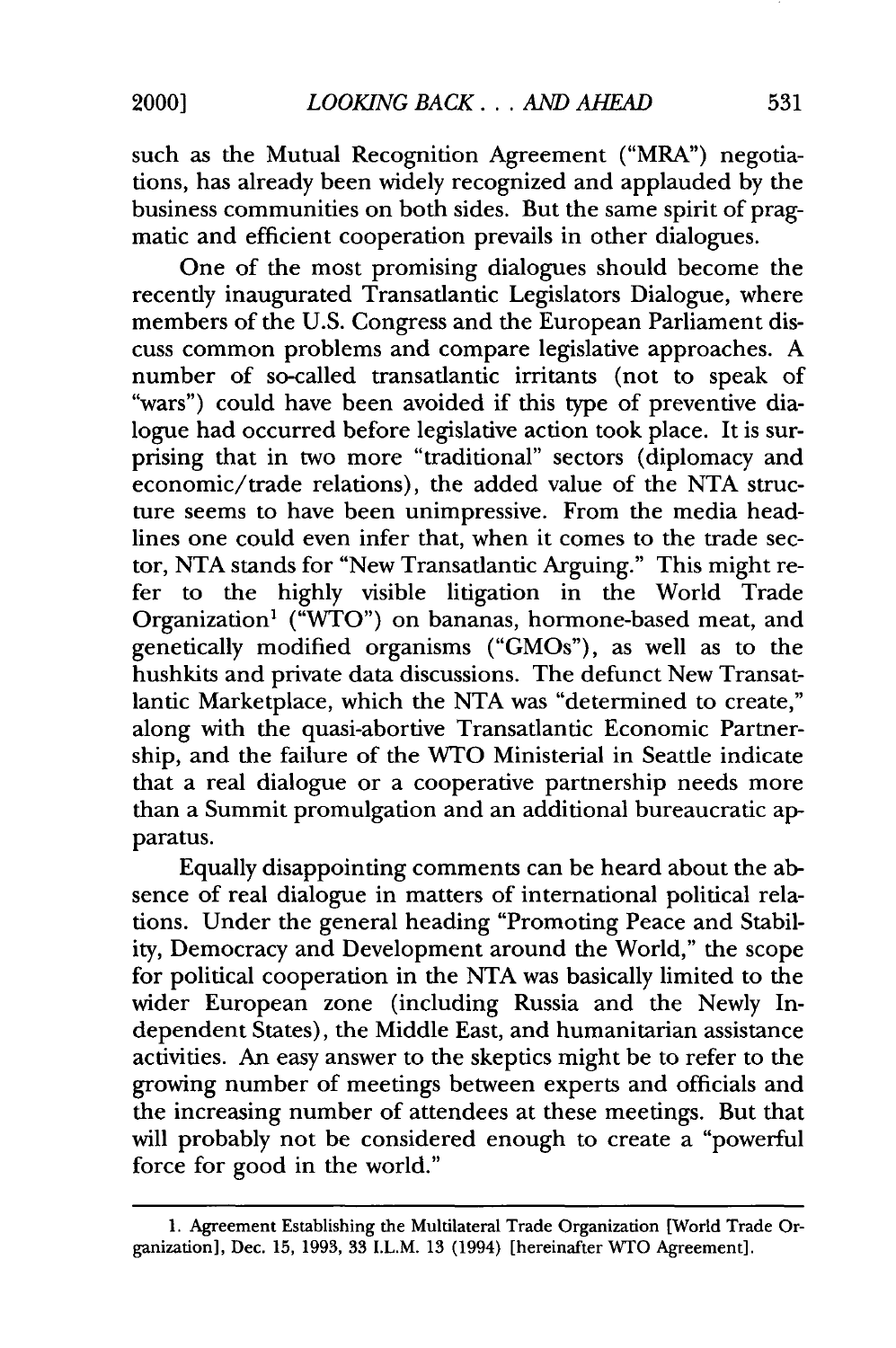Europeans will easily invoke the rather ambiguous attitude of the U.S. political establishment vis-a-vis the U.S.-EU partnership in political matters. The feeling remains that the emergence of a full-fledged European partner is not being encouraged. The preference seems to go to a certain freedom to choose the right European ally on the right issue. U.S. interlocutors have an easy counter-argument by referring to the absence of a real common foreign policy and to the ineffective European decision-making process.

### II. *THE FACTS*

 $\cdot$ 

The economic interdependence between Europe and the United States is without comparison in the world and increases steadily. Mutual trade and investment have made the transatlantic marketplace a reality, notwithstanding the bureaucratic disputes. Europeans have recently added more than US\$100 billion a year to their investment stock in the United States, which represents more than half the total U.S. Foreign Direct Investment. They have a substantial trade surplus, which reflects the macro-economic reality of the market at this moment. U.S. investors are present in the majority of major European companies. Millions of jobs have been created through these mutual investment flows.

Thanks to the wider contacts promoted in the context of the NTA, more citizens outside the business community participate in transatlantic exchanges and common projects. When the delegation of the European Commission in Washington suggested, two years ago, the creation of some EU centers at U.S. universities and research institutes, more than sixty proposals followed. We had to reduce them to ten for funding reasons. It appears that the recent developments in Europe, such as the creation of the Euro and the decision to enlarge the EU to the countries of Central and Eastern Europe have considerably increased U.S. curiosity concerning the European integration process. It would be beneficial if a similar stimulus for the development of Centers for American Studies could be created in Europe. Based on abundant media information, we have a tendency, on both sides, to overestimate the extent of our knowledge of each other and to take our mutual understanding as a given.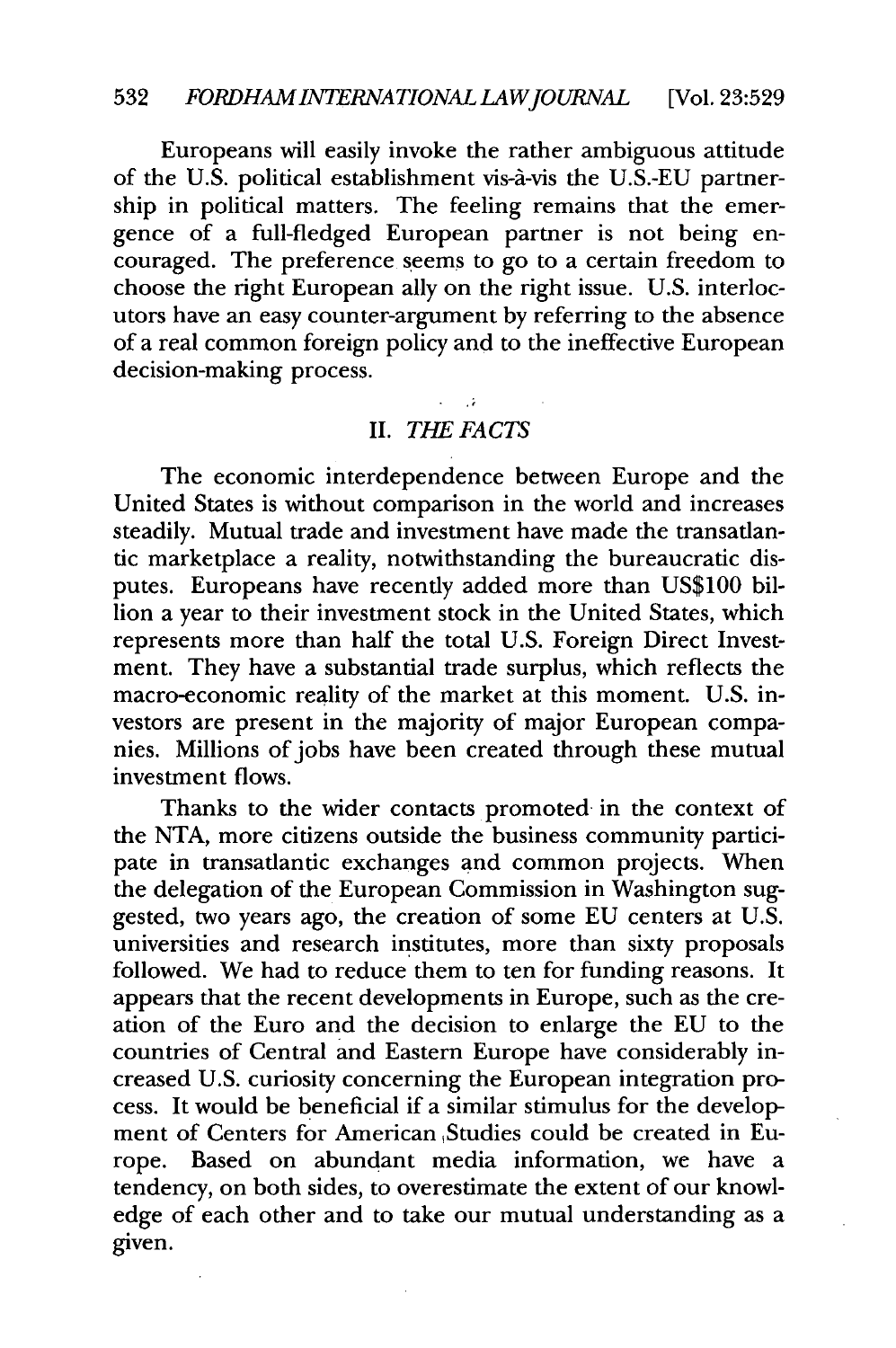The survey on the *American Public Opinion and U.S. Foreign Policy,* published by the Chicago Council on Foreign Relations in 1999, showed that: "As in previous surveys European Nations remain America's closest friends and allies measured in terms of temperature readings on the feeling thermometer by the public."<sup>2</sup> Furthermore, "[p] erhaps influenced by progress on European Monetary Union and the contrasting gloomy financial news from Asia, leaders register an increase in their assessment of Europe's importance over Asia, from 42% in 1994 to 51% ... **."** At the same time, despite the fact that "Americans have warm feelings for Europe, they see greater vital interests in other parts of the world presumably because that is also where they see more problems." It is indeed likely that this strong, long-lasting friendship has the disadvantage of being somewhat taken for granted.

Beyond the economic area, a realistic view of the U.S.-EU partnership will need to take into consideration some other basic facts. On the U.S. side, the position of sole superpower can lead to an impulsive overestimation of what can or should be achieved, or to deep frustration when it appears that there are clear limits to what can be done. Disappointments in that sense, combined with the feeling that vital interests are not under threat, must largely be at the origin of what is called the isolationist, or inward-looking tendencies in parts of the political establishment, especially Congress.

According to the study by the Chicago Council on Foreign Relations on *American Public Opinion and U.S. Foreign Policy,* the U.S. public has remained internationalist, but places the highest priorities on foreign policy goals aimed at protecting its interests rather than pursuing change abroad. U.S. diplomacy reflects this development. It has become more reactive and discretionary, hesitating between engagement and reprimand. In the same vein, it will probably remain or become more exclusionary, *i.e.,* concentrated on how it can foster, in the most direct way, U.S. interests in the big issues (anti-ballistic missile systems, China, Middle East, and Russia). As the only power with global responsibilities, the United States feels that it can only share some of them for limited purposes. This goes for countries as

<sup>2.</sup> **CHICAGO COUNCIL ON FOREIGN RELATIONS, AMERICAN PUBLIC OPINION AND U.S. FOREIGN POLICY** 1999 (John Rielly, ed. 1999).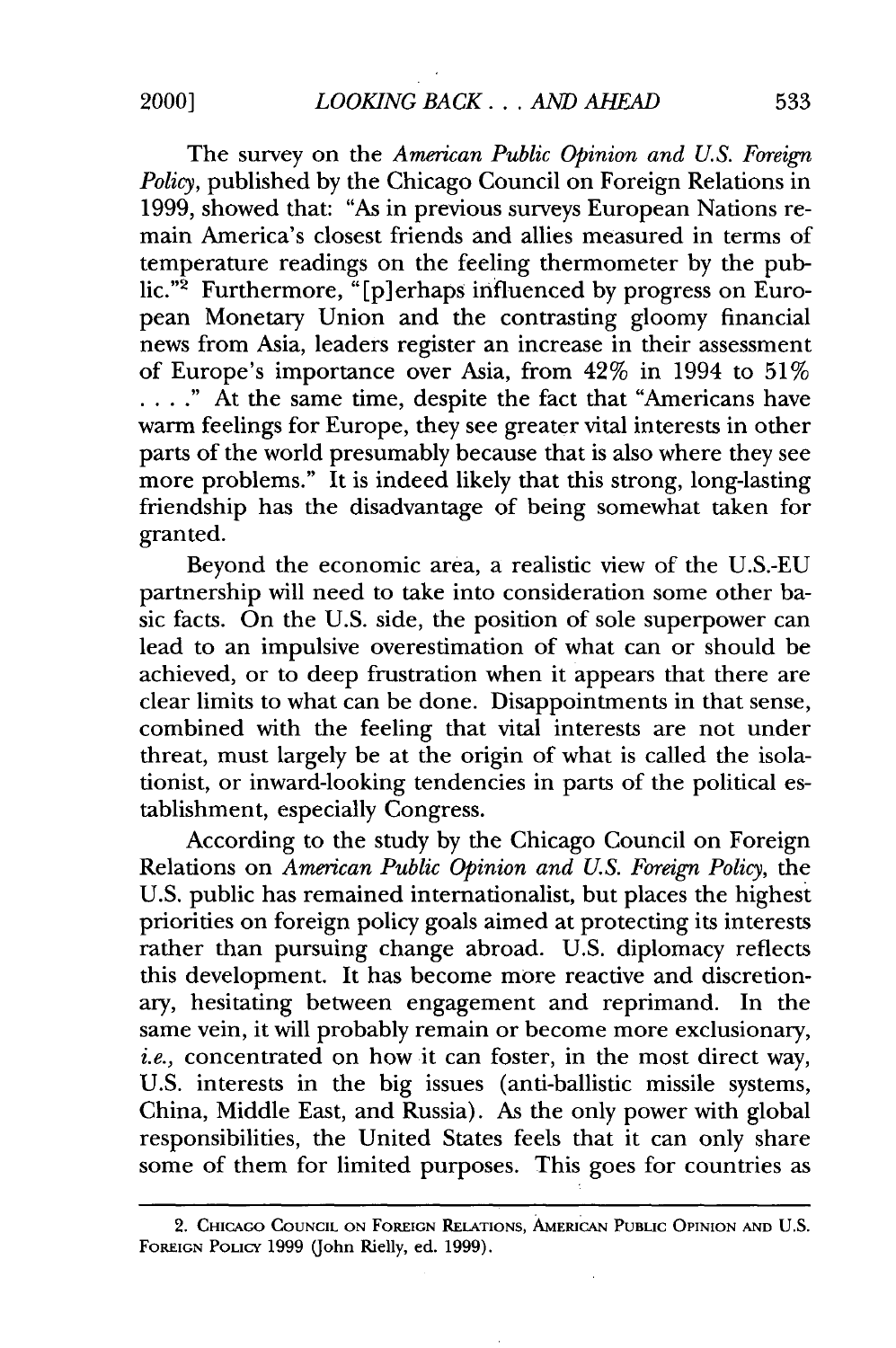well as for international organizations. The same tendency also seems reflected in the foreign policy thinking of the Republican party candidates for the U.S. presidency.<sup>3</sup> Not unexpectedly, the most unvarnished presentation of this approach came from the powerful U.S. Senate Foreign Relations Committee Chairman during his historic presentation before the U.N. Security Council January 20, 1999. The very limited time given to foreign policy in the longest State of the Union presentation of this administration this year can be seen as another indication of the same overall attitude.

On the European side, progress has been made since the ratification of the Treaty of Amsterdam.4 This is true in terms of the preparation of the decision making in foreign policy matters as well as the presentation of the policy, thanks to the designation of Javier Solana as Secretary General of the North Atlantic Treaty Organization ("NATO") and spokesperson for the EU in political matters. But the decision-making process has not been substantially changed and still operates on the basis of consensus decisions. This will continue to limit the operational strength of the Common Foreign and Security Policy ("CFSP"). There is indeed a growing feeling that in order to become more effective and relevant the CFSP will have to introduce more majority voting.

The initiatives taken in recent years to develop cooperation in the defense sector, such as the British-French partnership in Bosnia and the Franco-German Eurocorps, which is now being enlarged, are also of considerable significance. Moreover, the integration of the Petersburg Declaration into the Treaty of Amsterdam and the way in which the Franco-British defense initiative has been taken over by the EU and further integrated in the discussions about the future organization of NATO, seem to indicate that the logic of the progressive integration of the European continent has now entered these more delicate sectors.

**<sup>3.</sup>** Condolleeza Rice, *Promoting the National Interest,* **FoREIGN. AFF.,** Jan./Feb. 2000, at 45; Robert Zoellick, *A Republican Foreign Policy,* FOREIGN **AFi.,** Jan/Feb. 2000, at 63.

<sup>4.</sup> Treaty of Amsterdam amending the Treaty on European Union, the Treaties establishing the European Communities and certain related acts, Oct. 2, 1997, OJ. C 340/1 (1997) (amending Treaty on European Union ("TEU"), Treaty establishing the European Community ("EC Treaty"), Treaty establishing the European Coal and Steel Community and Treaty establishing the European Atomic Energy Community and renumbering articles of TEU and EC Treaty).